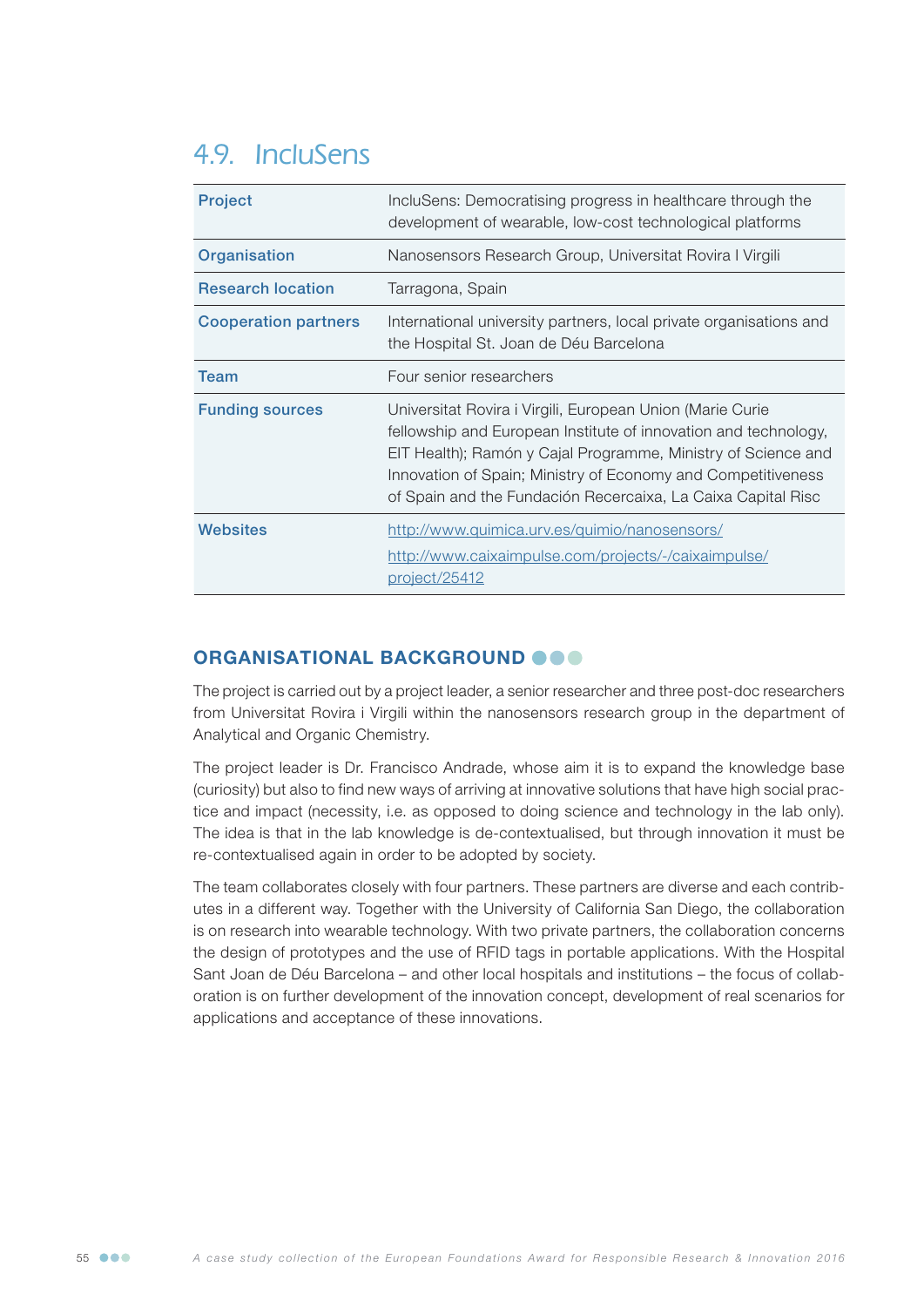## **FUNDING OOO**

This research is supported by several public and private sources. Since the beginning of the project, financial support has been provided through national and international projects. Funding has been received for:

- EC FlexCare: electrochemical platforms for decentralised chemical measurements by both the Ministry of Economy and Competitiveness and the Ministry of Science and Education of Spain:
- FlexSens: chemical sensors for the 21st century by the European Union, Marie Curie starting grant and EIT Health;
- Sens-Age: smart sensors for healthy ageing by The Fundación "La Caixa" & Caixa Bank Capital Risc;
- Creatimeter by Universitat Rovira i Virgili.

### PROBLEM BEING ADDRESSED OOO

Knowing about one's own day-to-day health appears to be very challenging as the body often seems like a black box. Today's technology allows people to send messages and pictures and the same technology can also be used for health data, i.e. sending daily health data using the power of networking to allow people to obtain information about their daily state of health.

This research concerns the development of cloud-based platforms for wearable and affordable devices that can be used at home by patients at a very low cost. The devices measure and monitor biochemical parameters that are indicators for common chronic conditions – such as diabetes, chronic kidney disease, etc. IncluSens aims to create a more efficient and inclusive social healthcare system by developing telemedicine tools that are highly affordable, simple and robust.

#### RESEARCH DESIGN AND SOLUTION OOO

The main research is carried out on chemical compounds in biological fluids, for instance creatinine, which is a biomarker for kidney function. These molecules can be measured almost continuously by wearable devices without much interference with a person's daily life. By drawing on and leveraging current progress in communications, materials and sensors, the team is developing new tools for the monitoring and management of chronic diseases that are extremely simple and affordable. The research is embedded in scientific research and tries to translate the research findings into devices that are affordable and comfortable to use for a wide audience. Implementation of the research into these devices receives considerable emphasis in the research project and to support that, the team collaborates at specific points with experts from the fashion industry on designing clothes and mannequins to model the prototypes, while the postdocs also take courses in the commercialisation of technology. The team has incorporated a senior industrial designer who works in the lab to help to visualise users' needs and provide tools for thinking about design.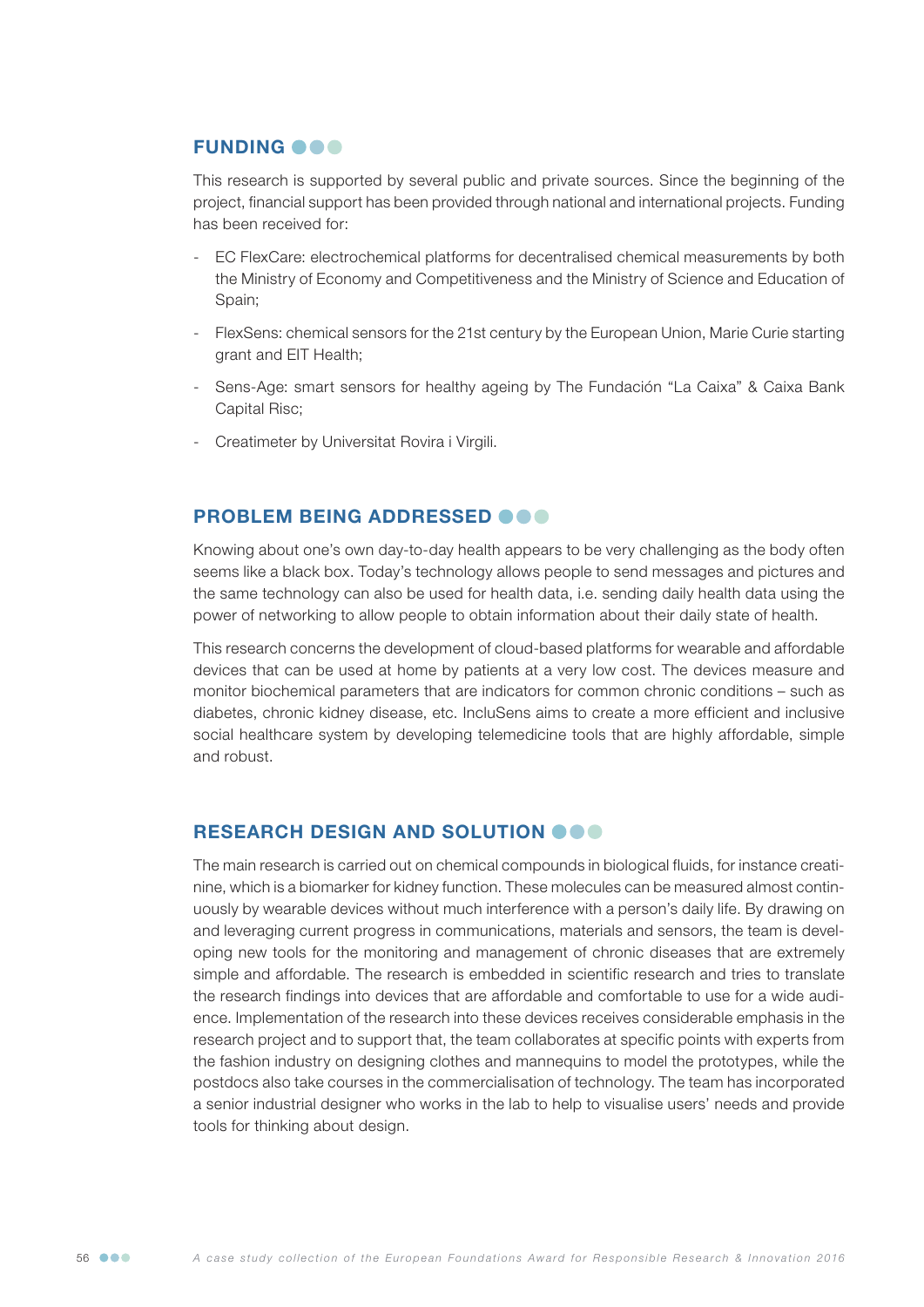## GRAND CHALLENGE BEING ADDRESSED @@@

Social inequality is one of the biggest challenges of the 21st century. Most of the wealth is concentrated among only a small fraction of the world population, while large numbers of people suffer from conditions that seriously compromise their life and well-being. Science cannot be indifferent to this problem since the incorporation of technology in society might become a source of inequality. In healthcare, for example, technological progress is creating unprecedented ways to detect and cure diseases early. At the same time, increasing numbers of people in both developed and developing nations cannot afford basic medical care. The World Health Organisation has recently admitted that technological progress is directly linked to the skyrocketing costs of healthcare. Treatment is better but accessed by fewer people. To avoid this, an understanding of progress that goes beyond improving current performance to include the extension of existing benefits to larger numbers of people is therefore required. Many challenges lack academic appeal because the focus is on the scientific challenge. Nevertheless, little is being done to allow the benefits to reach the whole population. New models of inclusive social progress are needed. IncluSens aims to create novel technological platforms for healthcare that are accessible on a mass scale. At the social level, this project aims to provide tools for homebased healthcare that are simple to operate, easy to access and highly affordable. People will therefore benefit from better and affordable control of their health and improved quality of life. Society will also benefit from effective tools that can help to redefine healthcare by leveraging progress in communication tools and channels. Another social challenge that is mentioned is the pressure the devices put on the interaction between patients and their doctors and the position adopted by doctors on the device.

#### RESPONSIBLE RESEARCH AND INNOVATION OOO

To develop and design the wearable devices, the research group included, right from the outset, an industrial designer with a high level of expertise in design thinking and human-centred design. Through this collaboration, the team conducted observational research by testing the devices among patients and doctors. Ethnographic studies were carried out and the insights gained were discussed in focus groups to translate them into inputs for research. This helped to improve the development of useful, applicable solutions, since it highlights different layers of value, latent needs etc. The team also included two target groups: doctors and patients. Since the goal of the project is to provide tools to improve healthcare and well-being, these patients and doctors were included as co-developers of the project. For this reason, periodical review meetings were organised with them, at which progress was shared and their feedback and needs were captured in order to identify how to proceed or what the limitations are.

The research team has also participated in several results dissemination sessions, not only in healthcare and academic centres, but also through dissemination activities allowing the general public to learn about the goals and progress of the project and offer its opinions. The research team has communicated its vision and research progress to a wider audience through several mass-media channels (national TV, newspapers, radio). People from the audience have contacted the team afterwards on several occasions.

To reflect on the broader issues involved in implementing wearable devices, the team has set up a panel of experts from different areas (medical, legal, social, ethics, etc.), who are consulted periodically to evaluate the ethical and social implications of the results. The analysis of the project's impact used a matrix in which the different aspects (social, environmental, economic) were evaluated as a function of the time-frame (short, medium, long-term). The feedback captured